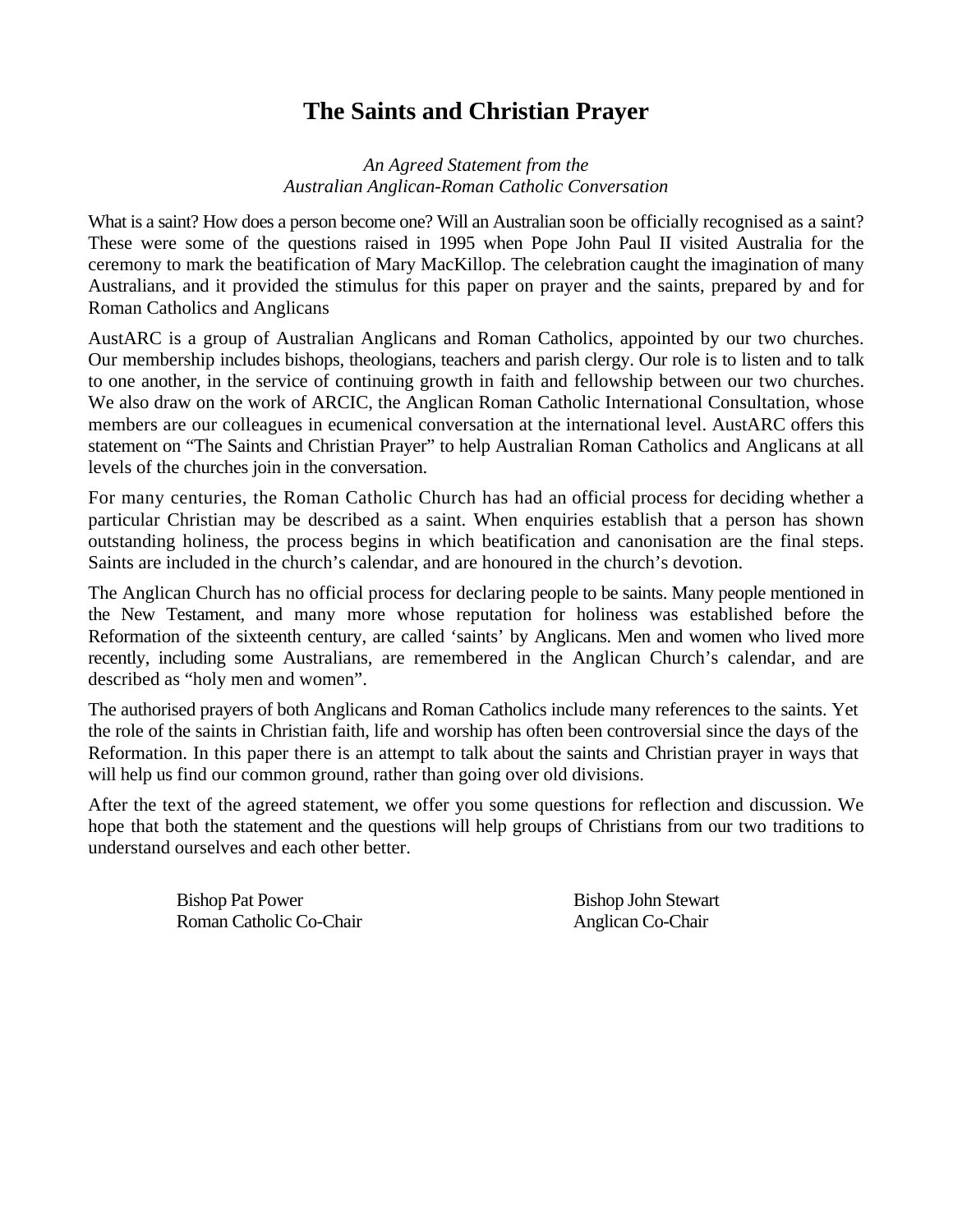# **The Saints and Christian Prayer**

# **An agreed statement**

## **AustARC November 1997**

#### **The whole church praises God**

At the heart of Christian worship is the death and resurrection of Jesus Christ. The Spirit of the risen Jesus draws us into communion with God and with each other. Each time we celebrate the Eucharist, the church on earth joins its prayers with the church in heaven. In the words of the Eucharistic prayer, leading up to the "Holy, holy, holy", we direct our praises to God with angels and saints, apostles and prophets, holy men and women of every age.

#### **The saints of the church**

In this paper, the word 'saints' is used in three senses: for the living disciples of Jesus Christ; for all the faithful departed; and for those among the faithful departed whose lives have been of particular encouragement to Christians in subsequent generations.

'Saints' is used in the New Testament as a designation for and address to the community of Christ's disciples. Men and women, made holy by God's call, heard and heeded the apostles' exhortation to deep faith, strong hope, and generous love as they followed Jesus Christ in their mortal life. As the first generation of disciples died, the faithful continued to include among the saints those who had fallen asleep in Christ.

Christians in subsequent generations have often needed to be reminded that holiness is a calling to be lived out on this side of the grave, and that the saints are not merely the members of the community who have died in the faith of Christ. In the present discussion, we affirm the unity in Christ of the saints, living and departed. And we want to show how that unity may be expressed in faith and prayer.

The faithful departed were mortals like ourselves, finite creatures of God's own making. They were redeemed as we are, by the death and resurrection of Jesus Christ, and now these saints participate in the eternal life he promised to all who believe in him. Their lives showed, as we pray that ours may also show, the fruits of the Spirit who strengthened them for the mission with which the risen Christ entrusted his friends. We recognise that death has not separated them from the love of God in Jesus Christ, but rather that they have come to the place which he prepared for them in his Father's house.

#### **The saints testify to the grace of God in human lives**

These saints lived heroic lives of faith, hope and love.

Some received and used the Spirit's gifts in such large measure that the world was perceptibly changed for the better by their lives, and, in the case of the martyrs, by their deaths. Their call to discipleship found them in or led them to highly visible roles in the world at large, and to those roles they brought the passion for justice, truth, and love which the Spirit had implanted in them. Their names may still be held in honour centuries after their deaths. They bear witness to us that God moves in human history, and that no earthly task is too big for the Spirit's gifts at work in us.

Some saints spent their lives in less dramatic circumstances, or were called to renounce positions of worldly power for the sake of the gospel. Although their names may not be so well remembered, nor their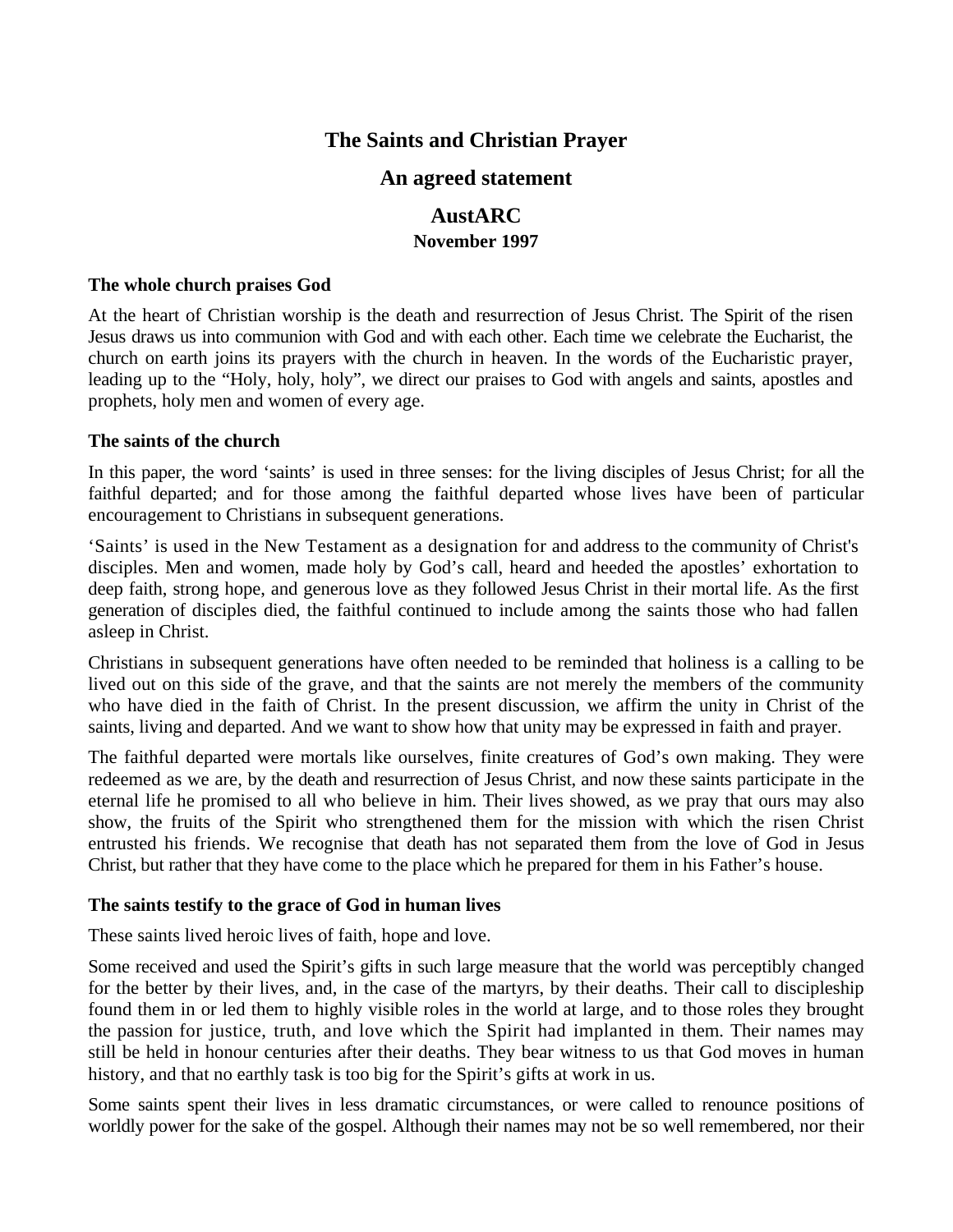stories so often told, these saints, too, glorified God in their generations. They bear witness to us that God still touches individual human hearts, and that no human life is too obscure to show forth the self-giving love of Christ.

All the saints, great and small, famous and hidden, named and unnamed, owe their holiness to the grace of Jesus Christ and to the gifts of the Holy Spirit. When we call the saints to mind, and join our prayer with theirs, we are in awe, not of them, but of God, who can do such mighty works in us mortals.

#### **The saints inspire us to praise God**

We praise God for the saints. We thank God for giving us in them such an eloquent testimony to the possibility of true discipleship in every place and time and culture. Because of them, we celebrate the diversity of the Holy Spirit's gifts.

#### **The saints inspire us to serve God**

The importance of the saints extends beyond the initial impact of their earthly lives, dramatic or obscure as those lives may have been. We tell the stories of their lives and deaths, and we know they participate in our praise of God. We thank God for what the saints did, but we may also thank God for what they still do. For Christians today, the saints provide role models for discipleship, examples of holiness, patterns of prayer, visions of hope. In these ways the saints continue to make an impact in later generations. They also remind us of another dimension, a heavenly dimension, to our prayer.

One of the things we therefore treasure about the saints is the power of their stories. The Christian imagination flourishes through story-telling. The earliest disciples rehearsed the stories of the evolution of their own discipleship in order to call others to follow Jesus Christ. Even today, telling the stories of those who have died, as well as hearing the testimony of those who are still living, elicits faith and leads to sacrificial service. Acknowledging the blessedness of those who have died still helps to spark the longing for that blessedness among the living.

#### **Jesus Christ in Christian prayer**

Anglicans and Roman Catholics together recognise Jesus Christ as our unique mediator, our intercessor, advocate, and guide. The New Testament, and particularly the seventeenth chapter of John's gospel and the epistle to the Hebrews, presents Christ interceding with the Father for his brothers and sisters. This image of Christ as intercessor is much used in both traditions. It underpins the abiding formula of prayer "through" the Son. Prayer to Christ as God is also used in both traditions: "Christ, have mercy" is an example of such prayer. The principles of direct access in prayer to God through Christ, and of Christ's own divine authority to receive and answer prayer, are thus firmly established in both traditions. In this context, we may approach the matter of any address to the saints in prayer. The invocation of the saints in prayer must not detract from the authority and accessibility of Christ for the faithful when we pray. It must not endanger, but must express the adequacy of Christ's work.

#### **The saints as patrons and partners**

Many Anglican and Roman Catholic buildings, schools, hospitals and communities are dedicated in the name of a patron saint. Such a dedication indicates a delight in partnership with those who have gone before us. It does not indicate a reliance on official patronage. We may need to moderate some inherited understandings of patronage. For example, in the patronage system of various cultures, access to the goodwill of an overlord can be obtained only through the good graces of a patron. By extension, Christians have sometimes appealed to the saints as necessary agents of patronage, and have thus failed to recognise the reality of their own, direct relationship to God. Both Roman Catholics and Anglicans affirm that Christ is the unique mediator, and patron saints continue to enrich the identity of Christian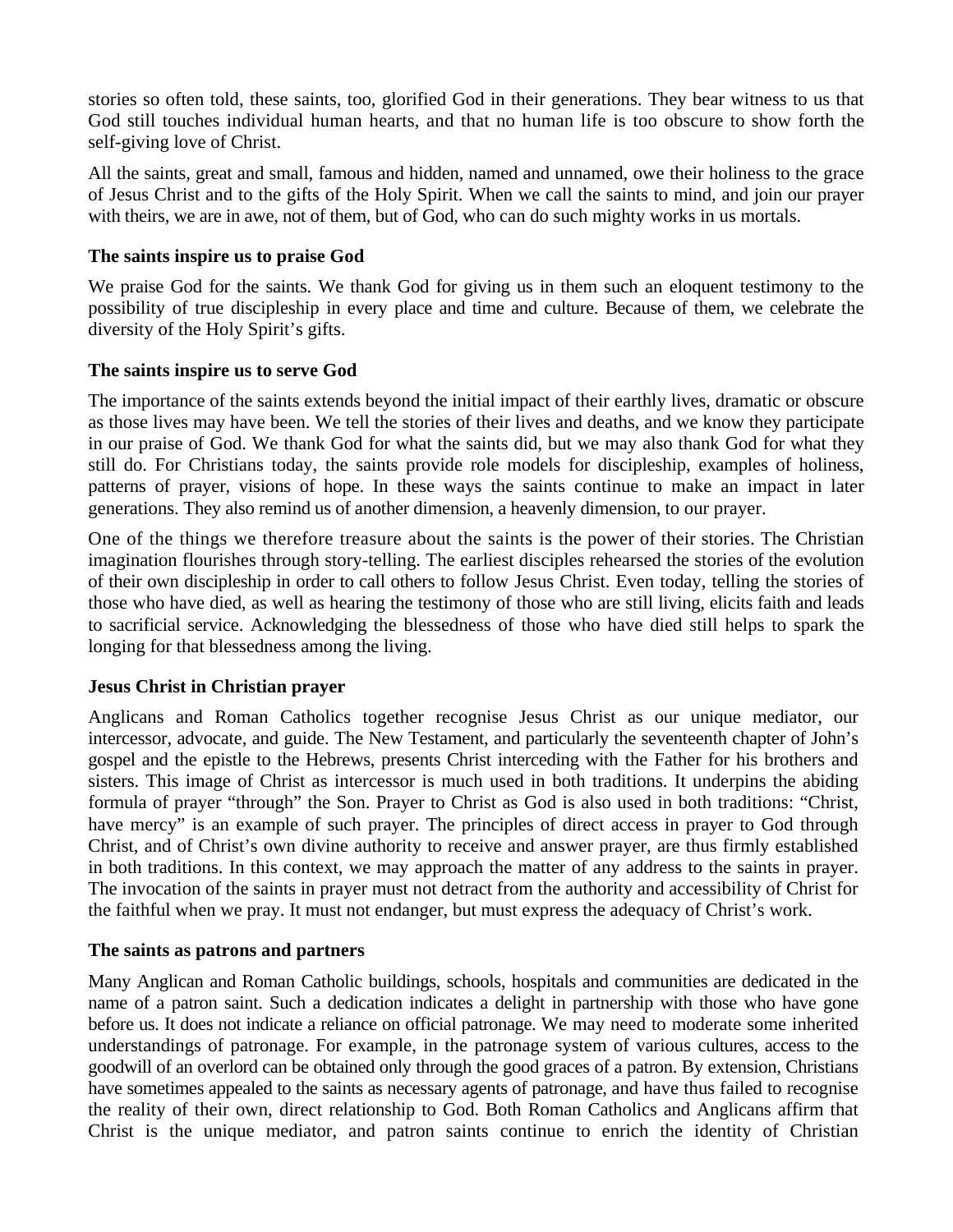communities, encouraging us in mission by their examples of discipleship.

### **The saints join us in prayer**

There are different approaches to the matter of our prayer to the saints, and the saints' prayer for us.

Anglicans and Roman Catholics alike direct personal and liturgical prayer to God, through Christ, in the Spirit. Anglicans and Roman Catholics alike also obey the biblical injunctions to pray for one another and for the world.

Many Roman Catholics and some Anglicans ask the saints, as well as their earthly neighbours, to pray for them. These requests for prayer may be made in personal devotion and in the prayers of the liturgy. In personal prayer, we may remember any of the faithful departed who have inspired us. A petition like "Saint *N,* pray for us" is liturgically possible for Roman Catholics, though it is not found in official Anglican liturgical texts in Australia. Some Anglicans decline to invoke the saints, lest they obscure the uniqueness of Christ's work. Those who do use such petitions seek to evoke the communion of the whole church, and the solidarity of all the faithful, living and departed.

### **Prayer builds solidarity and communion**

"The prayers of all the saints" (Revelation 8.3-5), and the saints' communion in Christ with us, remind us to keep praying. For Roman Catholics and those Anglicans who invoke the saints in prayer, this solidarity in Christ provides the theological context for such invocation. When such Christians draw to the saints' attention the needs of the living, asking them to pray for us, they are making a statement about solidarity among Christian people. We find courage to approach the source of all grace in company with others. We insist on the truth of the church as communion, and correct the deprived notion of the church as an assembly of individuals. The saints are our friends, our older brothers and sisters in Christ. They are willing to share with us the strength of their trust in the Lamb of God. Their desire for us is the same union with Christ that they themselves enjoy.

#### **Prayer as invocation**

Some may address the saints in prayer by direct invocation: "Saint Francis and Saint Clare, the Holy Spirit has joined us in one communion: pray for us"

#### **Prayer as conversation**

Some may find more helpful a kind of informal and imaginative conversation, seeking the saints' guidance and encouragement for the pilgrim church: "Saint Francis and Saint Clare, give us the benefit of your experience; how shall we love God and care for God's creation, here and now?"

#### **Prayer as evocation**

Others may prefer to shape the invocation of God by remembering the stories of the saints: "Holy God, remember how you gave Saint Clare and Saint Francis a love for the poor: help us, now, to embrace Christ in the least of our brothers and sisters".

## **Prayer in a communion of praise**

Both our traditions will thus celebrate the evidence of divine grace in the lives of the saints, and our solidarity in Christ. Some will be especially anxious to avoid obscuring Christ's saving work by prayer to the saints. Some will be especially concerned to enable Christ's saving work to be gloriously proclaimed by prayer to the saints. Together we will continue to praise God in joyful communion with the saints.